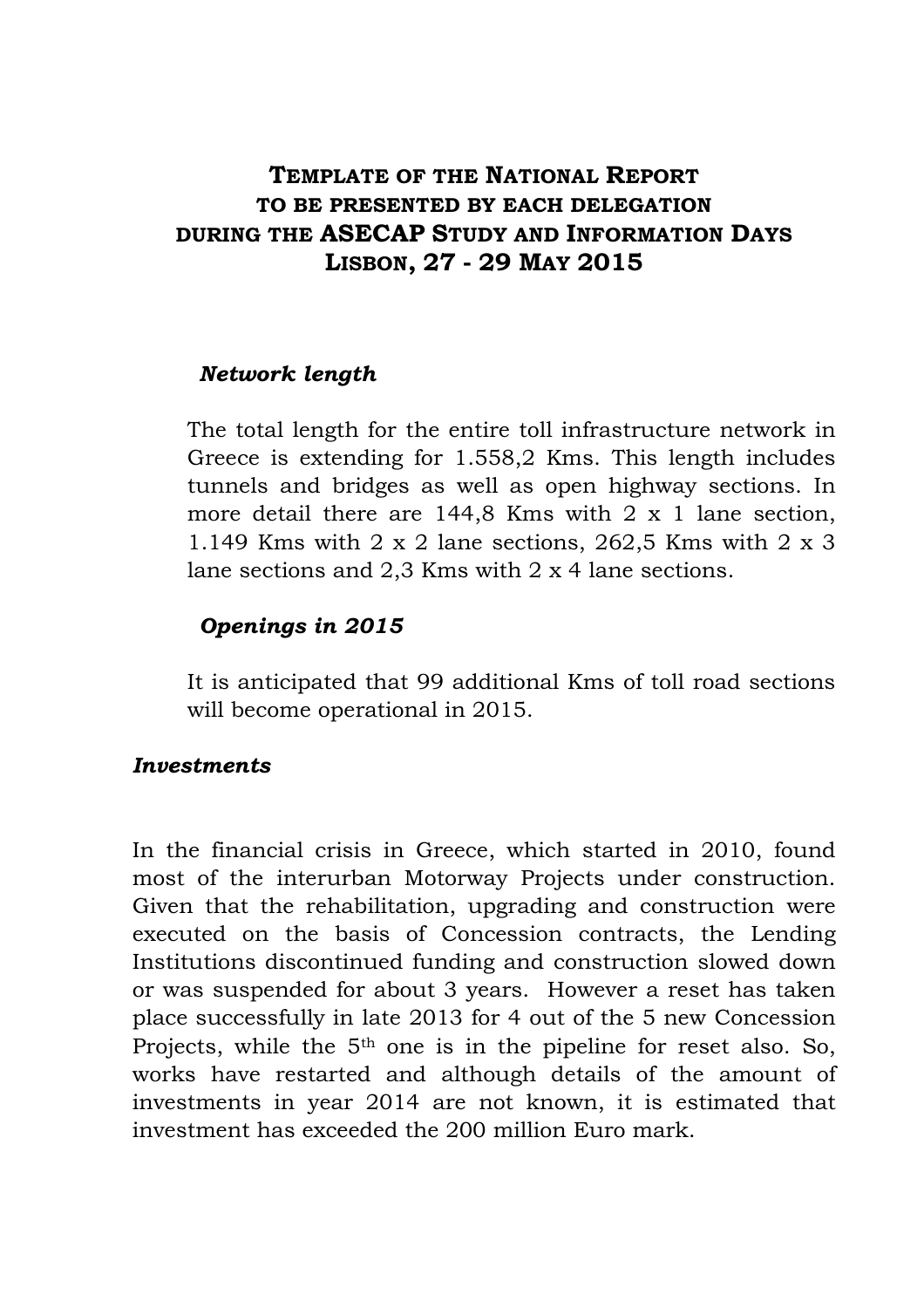# *Financing*

The table below presents globally the sources for the financing for the road concessions in Greece, the total cost of which is estimated at 8,5 billion Euro.

| State                         | Toll | Concessionaire   Loans |     | Total |
|-------------------------------|------|------------------------|-----|-------|
| Contribution revenue   Equity |      |                        |     |       |
| 25%                           | 25%  | 10%                    | 40% | 100%  |

## *Traffic*

The total kilometres travelled in 2014 along all Greek Tollways were  $7.562 \times 10^6$ , compared to 5.990 x  $10^6$  in 2013

### *Tolling system and tolling technologies used*

The tolling system that is currently operational in the Greek tollways, is an "open" toll system, comprising mainly of Mainline frontal toll stations, together with some ramp stations on the entrance and exit ramps from the Toll Roads. The charge per Kilometer is ranging from 0,026  $\epsilon$ /Km up to 0,06  $\epsilon$  / Km, depending on the Tollway project and concession scheme. The toll stations provide the capability for manual toll payment, as well as electronically with means of ETC transponders and smart cards.

#### *Toll rates*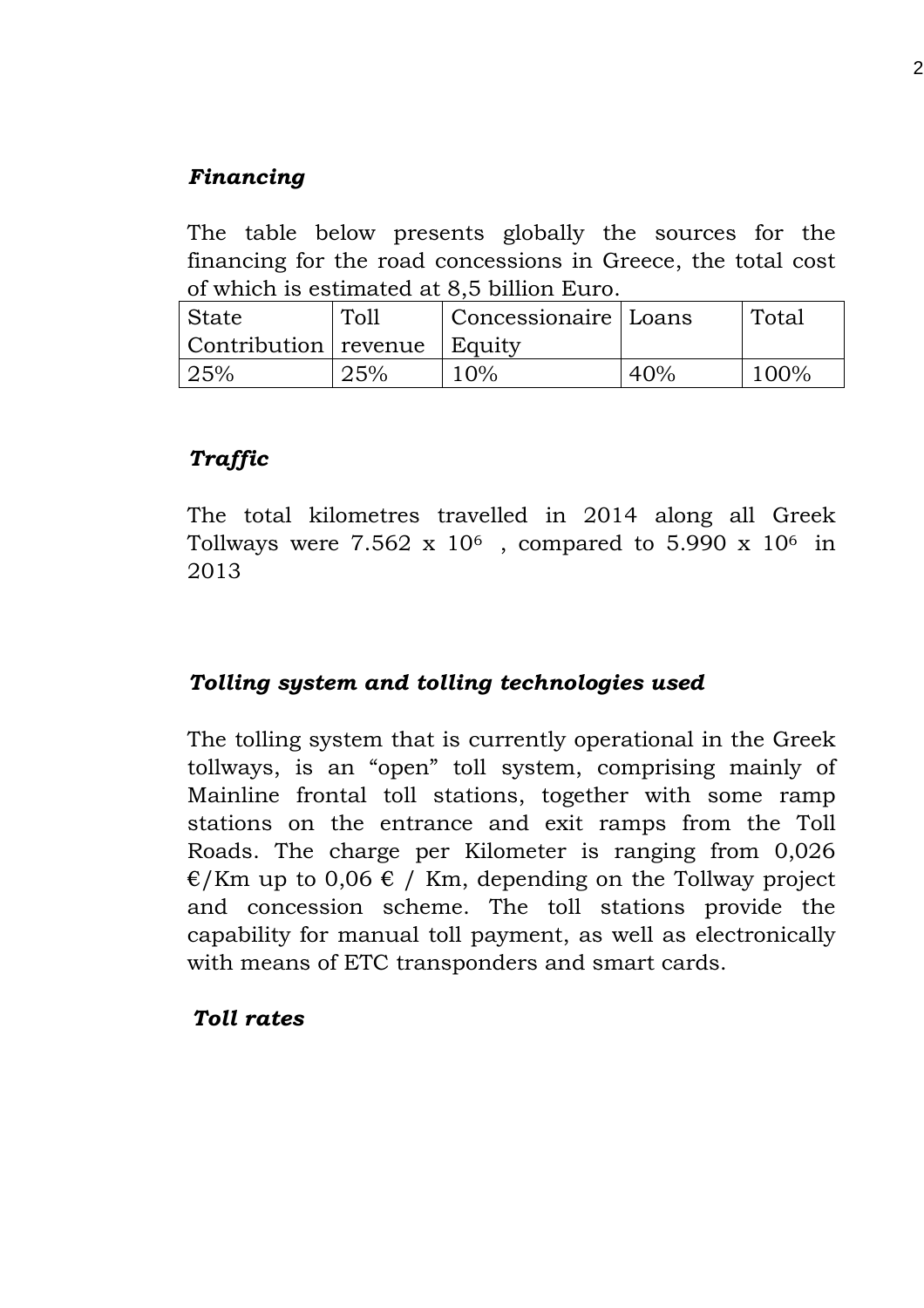|                    |      |                | 2013 |       |      |                | 2014             |       |      | Change of 2014 fees |       |       |      |                | <b>Jan 2015</b> |                |
|--------------------|------|----------------|------|-------|------|----------------|------------------|-------|------|---------------------|-------|-------|------|----------------|-----------------|----------------|
| <b>TOLL PLAZAS</b> | Cat. | Cat.           | Cat. | Cat.  | Cat. | Cat.           | Cat.             | Cat.  | Cat. | Cat.                | Cat.  | Cat.  | Cat. | Cat.           | Cat.            | Cat.           |
|                    |      | $\overline{2}$ | 3    | 4     | 1    | $\overline{2}$ | 3                | 4     |      | $\overline{2}$      | 3     | 4     | 1    | $\overline{2}$ | 3               | $\overline{4}$ |
| Nea Odos           |      |                |      |       |      |                |                  |       |      |                     |       |       |      |                |                 |                |
| Afidnes            | 1,50 | 2,10           | 5,30 | 7,45  | 2,35 | 3,35           | 8,45             | 11,85 | 57%  | 60%                 | 59%   | 59%   | 2,30 | 3,30           | 8,30            | 11,60          |
| Kapandriti (ramp)  | 0,85 | 1,20           | 3,00 | 4,25  | 1,40 | 2,05           | 5,10             | 7,15  | 65%  | 71%                 | 70%   | 68%   | 1,40 | 2,00           | 5,00            | 7,05           |
| Malakasa (ramp)    | 0,60 | 0,90           | 2,30 | 3,20  | 1,00 | 1,45           | 3,65             | 5,10  | 67%  | 61%                 | 59%   | 59%   | 1,00 | 1,40           | 3,55            | 5,00           |
| Oinofyta (ramp)    | 0,30 | 0,40           | 1,05 | 1,50  | 0,45 | 0,65           | 1,70             | 2,40  | 50%  | 63%                 | 62%   | 60%   | 0,45 | 0,65           | 1,70            | 2,35           |
| Thiva (ramp)       | 0,70 | 1,00           | 2,50 | 3,50  | 1,10 | 1,55           | 3,90             | 5,50  | 57%  | 55%                 | 56%   | 57%   | 1,05 | 1,50           | 3,85            | 5,40           |
| Thiva              | 1,80 | 2,55           | 6,45 | 9,00  | 2,75 | 3,95           | 9,85             | 13,85 | 53%  | 55%                 | 53%   | 54%   | 2,70 | 3,85           | 9,70            | 13,55          |
| Tragana            | 1,75 | 2,45           | 6,20 | 8,70  | 2,75 | 3,90           | 9,85             | 13,75 | 57%  | 59%                 | 59%   | 58%   | 2,70 | 3,85           | 9,65            | 13,50          |
| Tragana (ramp)     | 1,40 | 2,00           | 5,00 | 7,00  | 2,20 | 3,15           | 7,90             | 11,05 | 57%  | 58%                 | 58%   | 58%   | 2,15 | 3,10           | 7,75            | 10,85          |
| Rigani             |      |                |      |       |      |                |                  |       |      |                     |       |       | 1,45 | 2,10           | 5,30            | 7,40           |
|                    |      |                |      |       |      |                | E65              |       |      |                     |       |       |      |                |                 |                |
| Ag. Triada         | 1,15 | 1,65           | 4,15 | 5,80  | 1,15 | 1,65           | 4,15             | 5,80  | 0%   | 0%                  | 0%    | 0%    | 1,15 | 1,65           | 4,15            | 5,80           |
| Molos (ramp)       |      |                |      |       | 0,20 | 0.35           | 0,85             | 1,20  |      |                     |       |       | 0,20 | 0,30           | 0,85            | 1,20           |
| Mpralos (ramp)     |      |                |      |       | 0,30 | 0,45           | 1,15             | 1,60  |      |                     |       |       | 0,30 | 0,45           | 1,20            | 1,70           |
| Mavromantila       |      |                |      |       |      |                |                  |       |      |                     |       |       | 1,25 | 1,75           | 4,45            | 6,25           |
| Ag. Marina (ramp)  |      |                |      |       |      |                |                  |       |      |                     |       |       | 0,85 | 1,20           | 3,05            | 4,25           |
| Stylida (ramp)     |      |                |      |       |      |                |                  |       |      |                     |       |       | 0,45 | 0,65           | 1,65            | 2,30           |
|                    |      |                |      |       |      |                | Aegean Motorways |       |      |                     |       |       |      |                |                 |                |
| Pelasgia           | 1,90 | 2,70           | 6,60 | 9,30  | 2,40 | 3,50           | 8,70             | 12,20 | 26%  | 30%                 | 32%   | 31%   | 2,40 | 3,50           | 8,70            | 12,20          |
| Pelasgia (ramp)    |      |                |      |       |      |                |                  |       |      |                     |       |       | 1,80 | 2,50           | 6,40            | 8,90           |
| Moschohori         | 2,10 | 3,10           | 7,60 | 10,70 | 2,80 | 4,00           | 10,10            | 14,10 | 33%  | 29%                 | 33%   | 32%   | 2,80 | 4,00           | 10,00           | 14,00          |
| Gyrtoni (ramp)     | 0,50 | 0,70           | 1,80 | 2,60  | 0,50 | 0,70           | 1,80             | 2,50  | 0%   | 0%                  | 0%    | $-4%$ | 0,50 | 0,70           | 1,80            | 2,50           |
| Markyhori          | 1,00 | 1,40           | 3,50 | 4,90  | 1,00 | 1,40           | 3,50             | 4,90  | 0%   | 0%                  | 0%    | 0%    | 1,00 | 1,40           | 3,50            | 4,90           |
| Makryhori (ramp)   | 0,80 | 1,10           | 2,80 | 4,00  | 0,80 | 1,10           | 2,80             | 3,90  | 0%   | 0%                  | 0%    | $-3%$ | 0,80 | 1,10           | 2,80            | 3,90           |
| Pyrgetos           | 1,40 | 2,00           | 5,00 | 7,00  | 1,40 | 2,00           | 5,00             | 7,00  | 0%   | 0%                  | 0%    | 0%    | 1,40 | 2,00           | 5,00            | 7,00           |
| Leptokarya         | 1,40 | 2,00           | 5,00 | 7,00  | 1,40 | 2,00           | 4,90             | 6,90  | 0%   | 0%                  | $-2%$ | $-1%$ | 1,40 | 2,00           | 4,90            | 6,80           |
| leptokarya (ramp)  | 1,30 | 1,80           | 4,60 | 6,40  | 1,30 | 1,80           | 4,50             | 6,30  | 0%   | 0%                  | $-2%$ | $-2%$ | 1,30 | 1,80           | 4,50            | 6,30           |
| Kleidi             | 1,60 | 2,20           | 5,60 | 7,90  | 1,60 | 2,20           | 5,50             | 7,80  | 0%   | 0%                  | $-2%$ | $-1%$ | 1,50 | 2,20           | 5,50            | 7,70           |
|                    |      |                |      |       |      |                | Egnatia          |       |      |                     |       |       |      |                |                 |                |
| Polymylos          | 1,70 | 2,40           | 6,00 | 8,40  | 1,70 | 2,40           | 6,00             | 8,40  | 0%   | 0%                  | 0%    | 0%    | 1,70 | 2,40           | 6,00            | 8,40           |
| lasmos             | 1,70 | 2,40           | 6,00 | 8,40  | 1,70 | 2,40           | 6,00             | 8,40  | 0%   | 0%                  | 0%    | 0%    | 1,70 | 2,40           | 6,00            | 8,40           |
|                    |      |                |      |       |      |                |                  |       |      |                     |       |       |      |                |                 |                |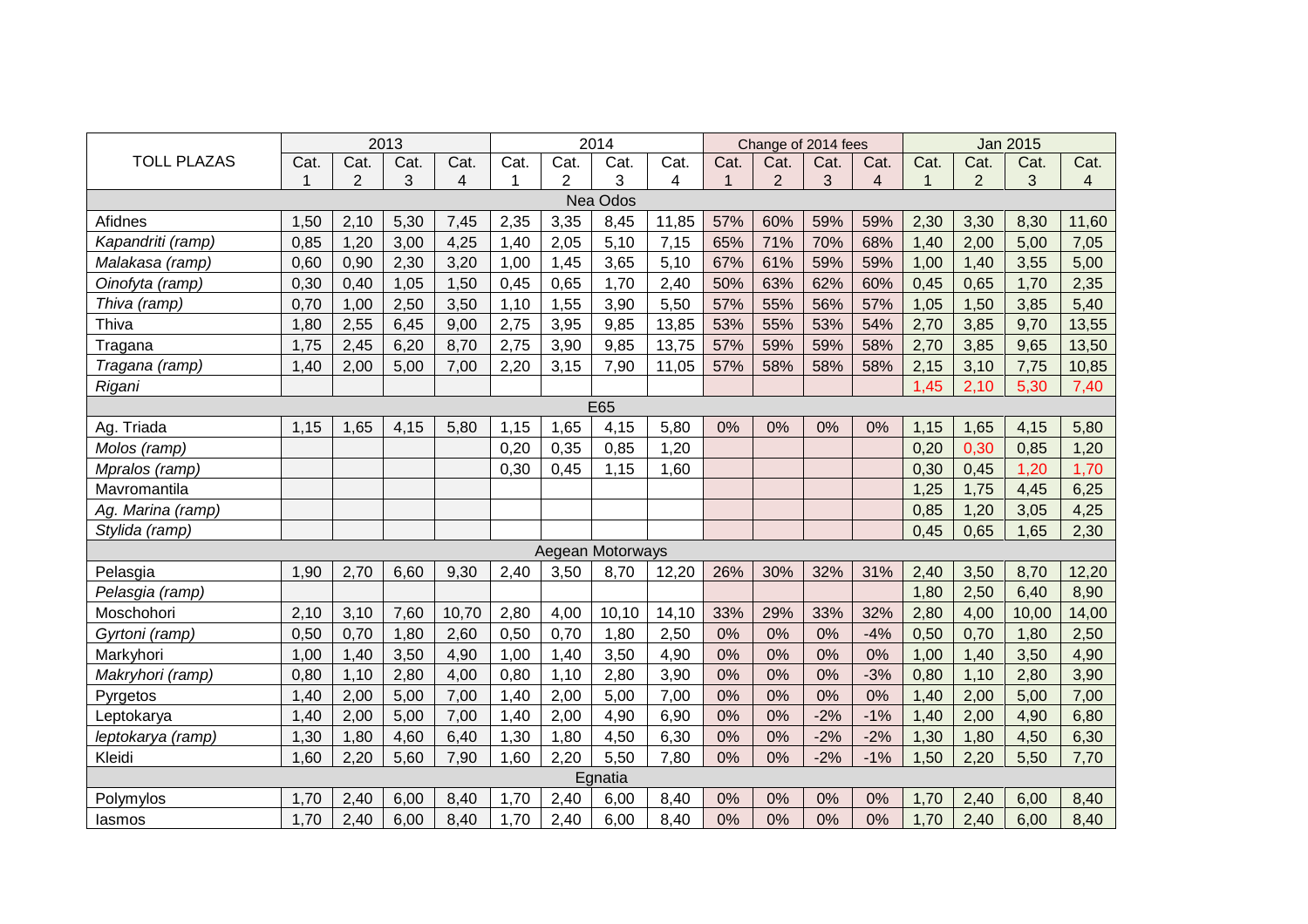| Maakasi              | 1,70 | 2,40 | 6,00 | 8,40  | 1,70 | 2,40 | 6,00        | 8,40  | 0%    | 0%  | 0%    | 0%    | 1,70 | 2,40 | 6,00 | 8,40  |                |
|----------------------|------|------|------|-------|------|------|-------------|-------|-------|-----|-------|-------|------|------|------|-------|----------------|
| Analipsi             | 1,70 | 2,40 | 6,00 | 8,40  | 1,70 | 2,40 | 6,00        | 8,40  | 0%    | 0%  | 0%    | 0%    | 1,70 | 2,40 | 6,00 | 8,40  |                |
| Tyria                | 1,70 | 2,40 | 6,00 | 8,40  | 1,70 | 2,40 | 6,00        | 8,40  | 0%    | 0%  | 0%    | 0%    | 1,70 | 2,40 | 6,00 | 8,40  |                |
| Moystheni            | 1,70 | 2,40 | 6,00 | 8,40  | 1,70 | 2,40 | 6,00        | 8,40  | 0%    | 0%  | 0%    | 0%    | 1,70 | 2,40 | 6,00 | 8,40  |                |
| Malgara              |      |      |      |       | 0.80 | 1,20 | 3,00        | 4,20  |       |     |       |       | 0,80 | 1,20 | 3,00 | 4,20  |                |
| Aktio                |      |      |      |       | 1,70 | 2,40 | 6,00        | 8,40  |       |     |       |       | 0,70 | 3,00 | 5,00 | 8,00  |                |
| Olympia Odos         |      |      |      |       |      |      |             |       |       |     |       |       |      |      |      |       |                |
| Elefsina             | 2,20 | 3,20 | 8,10 | 11,40 | 1,50 | 2,10 | 5,40        | 7,60  | 32%   | 34% | 33%   | 33%   | 1,50 | 2,10 | 5,40 | 7,50  |                |
|                      |      |      |      |       |      |      |             |       |       |     |       |       |      |      |      |       |                |
| <b>Isthmos</b>       | 2,20 | 3,20 | 8,10 | 11,40 | 1,20 | 1,80 | 4,60        | 6,50  | 45%   | 44% | 43%   | 43%   | 1,20 | 1,80 | 4,60 | 6,40  |                |
|                      |      |      |      |       |      |      |             |       |       |     |       |       |      |      |      |       | 2013:          |
| Nea Peramos (ramp)   | 2,20 | 3,10 | 7,90 | 11,00 | 1,00 | 1,40 | 3,60        | 5,10  | 55%   | 55% | 54%   | 54%   | 1,00 | 1,40 | 3,60 | 5,00  | payment        |
| Ag. Theodoroi (ramp) | 2,20 | 3,10 | 7,90 | 11,00 | 0,30 | 0,50 | 1,40        | 1,90  | 86%   | 84% | 82%   | 83%   | 0,30 | 0,50 | 1,40 | 1,90  | only in<br>one |
| Pahi (ramp)          |      |      |      |       | 0,60 | 0,90 | 2,30        | 3,30  |       |     |       |       | 0,60 | 0,90 | 2,30 | 3,20  | direction      |
|                      |      |      |      |       |      |      |             |       |       |     |       |       |      |      |      |       |                |
| Zevgolatio           | 2,20 | 3,10 | 7,90 | 11,00 | 1,70 | 2,50 | 6,30        | 8,90  | 23%   | 19% | 20%   | 19%   | 1,70 | 2,50 | 6,30 | 8,80  |                |
| Rio                  | 2,20 | 3,10 | 7,90 | 11,00 | 1,70 | 2,50 | 6,30        | 8,90  | 23%   | 19% | 20%   | 19%   | 1,70 | 2,50 | 6,30 | 8,80  |                |
|                      |      |      |      |       |      |      | Moreas      |       |       |     |       |       |      |      |      |       |                |
| Spathovouni          | 1,80 | 2,50 | 6,40 | 9,00  | 1,70 | 2,50 | 6,40        | 8,90  | $-6%$ | 0%  | 0%    | $-1%$ | 1,70 | 2,50 | 6,30 | 8,90  |                |
| Nestani              | 1,70 | 2,40 | 6,10 | 8,50  | 1,70 | 2,40 | 6,00        | 8,50  | 0%    | 0%  | $-2%$ | 0%    | 1,60 | 2,40 | 6,00 | 8,40  |                |
| Gefyra Manari        | 1,30 | 1,90 | 4,90 | 6,90  | 1,30 | 1,90 | 4,90        | 6,90  | 0%    | 0%  | 0%    | 0%    | 1,30 | 1,90 | 4,80 | 6,80  |                |
| Veligosti            | 0,80 | 1,20 | 3,10 | 4,30  | 0,80 | 1,20 | 3,00        | 4,30  | 0%    | 0%  | $-3%$ | 0%    | 0,80 | 1,20 | 3,00 | 4,20  |                |
| Kalamata             | 1,00 | 1,40 | 3,50 | 5,00  | 1,00 | 1,40 | 3,50        | 5,00  | 0%    | 0%  | 0%    | 0%    | 0,90 | 1,40 | 3,50 | 4,90  |                |
| Paradeisia (ramp)    | 0,50 | 0,70 | 1,80 | 2,60  | 0,50 | 0,70 | 1,80        | 2,50  | 0%    | 0%  | 0%    | $-4%$ | 0,50 | 0,70 | 1,80 | 2,50  |                |
| Arfaroi (ramp)       | 0,50 | 0,70 | 1,80 | 2,60  | 0,50 | 0,70 | 1,80        | 2,50  | 0%    | 0%  | 0%    | $-4%$ | 0,50 | 0,70 | 1,80 | 2,50  |                |
|                      |      |      |      |       |      |      | Attiki Odos |       |       |     |       |       |      |      |      |       |                |
| All plazas           | 1,40 | 2,80 | 7,00 | 11,20 | 1,40 | 2,80 | 7,00        | 11,20 | 0%    | 0%  | 0%    | 0%    | 1,40 | 2,80 | 7,00 | 11,20 |                |

| Gefvra |      |                      |       |                                            |                                           |  |  |                      |       |
|--------|------|----------------------|-------|--------------------------------------------|-------------------------------------------|--|--|----------------------|-------|
|        |      | Cat. $1 \mid$ Cat. 2 |       | Cat. 3   Cat. 4   Cat. 5   Cat. 6   Cat. 7 |                                           |  |  | Cat. $8 \mid$ Cat. 9 |       |
| Toll   | 1.90 | 13,20                | 19,90 | 32,00                                      | $\vert$ 41,00 $\vert$ 41,00 $\vert$ 29,70 |  |  | 41.50                | 64.00 |

4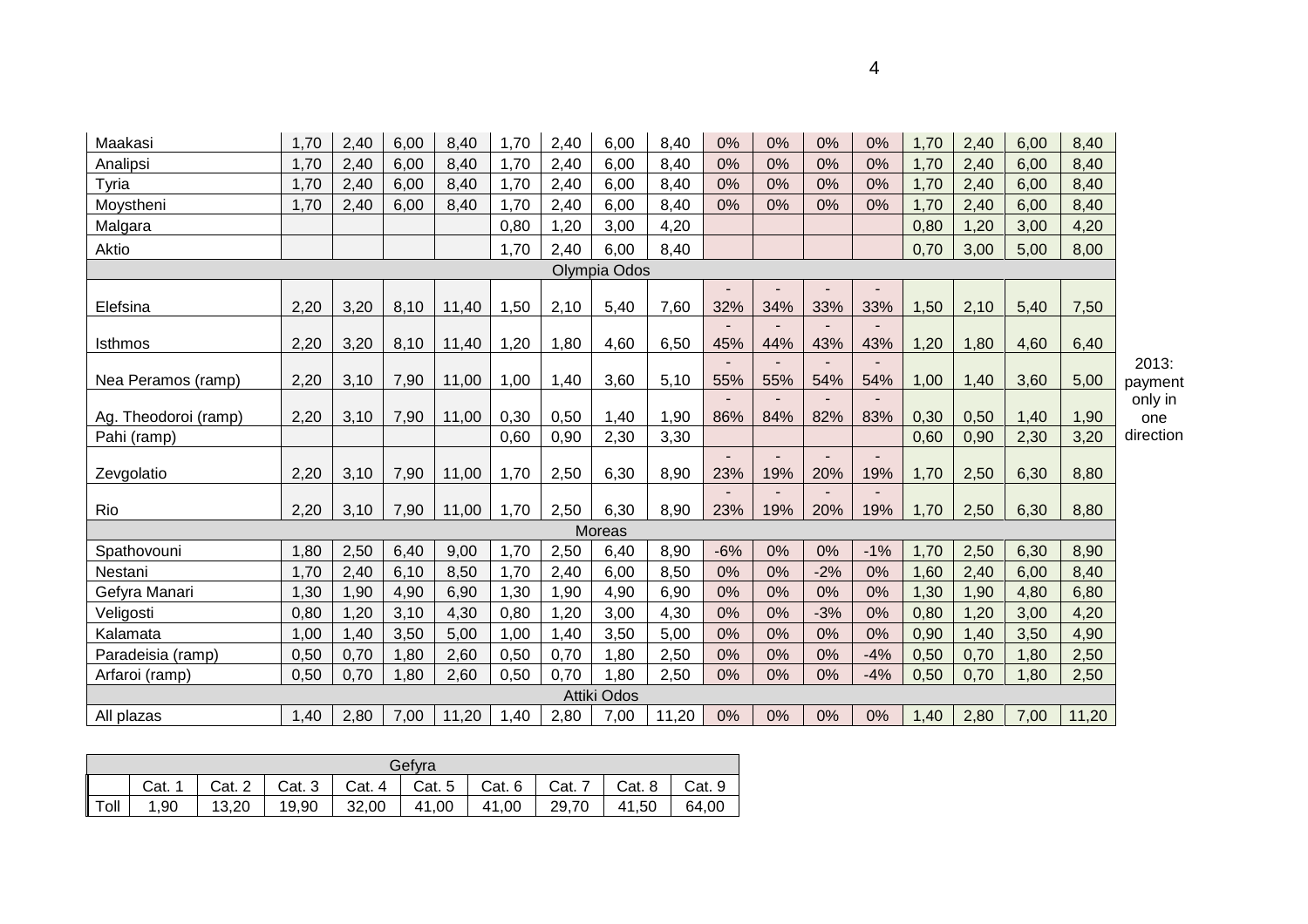|            | Vehicle categories for five Concessions and Egnatia tollways (apart from Attiki Odos and Gefyra) |  |  |  |  |  |  |
|------------|--------------------------------------------------------------------------------------------------|--|--|--|--|--|--|
| Category 1 | Motorcycles                                                                                      |  |  |  |  |  |  |
| Category 2 | Vehicles with or without a trailer, up to 2.20 metres high                                       |  |  |  |  |  |  |
| Category 3 | Vehicles of 2-3 axles, with or without a trailer, over 2.20 metres high                          |  |  |  |  |  |  |
| Category 4 | Vehicles with or without a trailer, of 4 or more axles, over 2.20 metres high                    |  |  |  |  |  |  |

|            | Attiki Odos - Categories                                                                                                                                            |  |  |  |  |  |  |  |
|------------|---------------------------------------------------------------------------------------------------------------------------------------------------------------------|--|--|--|--|--|--|--|
| Category 1 | Motorbikes and two-wheel motorcycles, one wheel per axle.                                                                                                           |  |  |  |  |  |  |  |
|            | Private use passenger cars, including passenger cars with a small trailer and roof rack, $h < 1.30$ m over the first two-wheel axle or $h < 1.30$ m. over the third |  |  |  |  |  |  |  |
| Category 2 | axle.                                                                                                                                                               |  |  |  |  |  |  |  |
| Category 3 | Light Commercial Vehicles up to 1.30m high over the first axle and a total height of less than 2.70m                                                                |  |  |  |  |  |  |  |
| Category 4 | Cars with trailers up to h < 1.30m high over the first axle and h > 1.30m over 3 axles, as well as small mini-vans (less than 15 seats).                            |  |  |  |  |  |  |  |
| Category 5 | Small and Medium HGVs, trucks, total height h > 2.70m., with 2 or 3 axles and large buses (over 15 seats).                                                          |  |  |  |  |  |  |  |
| Category 6 | Large HGVs, total height h> 2.70m with 4 or more axles                                                                                                              |  |  |  |  |  |  |  |

| Gefyra - Categories |                            |  |  |  |  |  |
|---------------------|----------------------------|--|--|--|--|--|
| Category 1          | Motorcycles                |  |  |  |  |  |
| Category 2          | Cars                       |  |  |  |  |  |
| Category 3          | Trucks - 2 Axles           |  |  |  |  |  |
| Category 4          | Trucks - 3 Axles           |  |  |  |  |  |
| Category 5          | Trucks $-4+$ Axles         |  |  |  |  |  |
| Category 6          | Trucks $-5+$ Axles         |  |  |  |  |  |
| Category 7          | Coaches Up to 20 seats     |  |  |  |  |  |
| Category 8          | Coaches 20-40 seats        |  |  |  |  |  |
| Category 9          | Coaches more than 40 seats |  |  |  |  |  |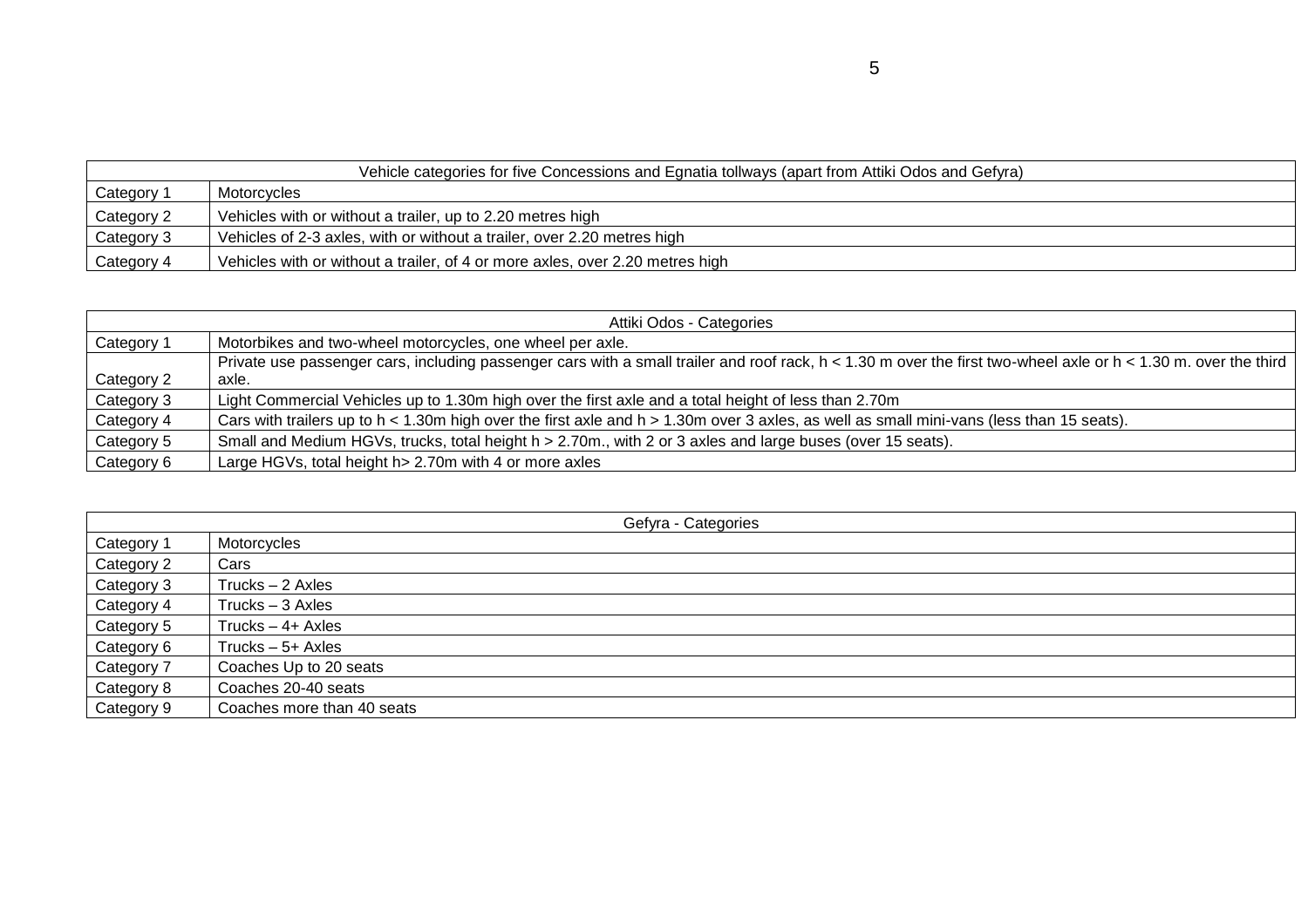## *Revenues*

The annual toll revenue for year 2014 were 469 million Euros (excluding of VAT) compared to 516 million Euro in 2013

# *Safety*

Indicate the following main *ratios*:

| <b>SAFETY</b>                          |                                                                                                          |                                                                       |                                              |
|----------------------------------------|----------------------------------------------------------------------------------------------------------|-----------------------------------------------------------------------|----------------------------------------------|
|                                        | Definition<br>and method<br>of calculation                                                               | In number<br>for one<br>billion<br>kilometres<br>travelled in<br>2014 | Kilometres<br>travelled<br>$(106 \times km)$ |
| Personal<br>injury<br>accident<br>rate | The number of<br>injured people for<br>every 1 billion<br>kilometers<br>travelled along<br>the motorway  | 52,23                                                                 | 7,562                                        |
| Fatal<br>Accident<br>rate              | The number of<br>fatal accidents for<br>every 1 billion<br>kilometers<br>travelled along<br>the motorway | 6,10                                                                  |                                              |
| Rate of<br>dead                        | The number of<br>fatalities for every<br>1 billion<br>kilometers<br>travelled along<br>the motorway      | 3,96                                                                  |                                              |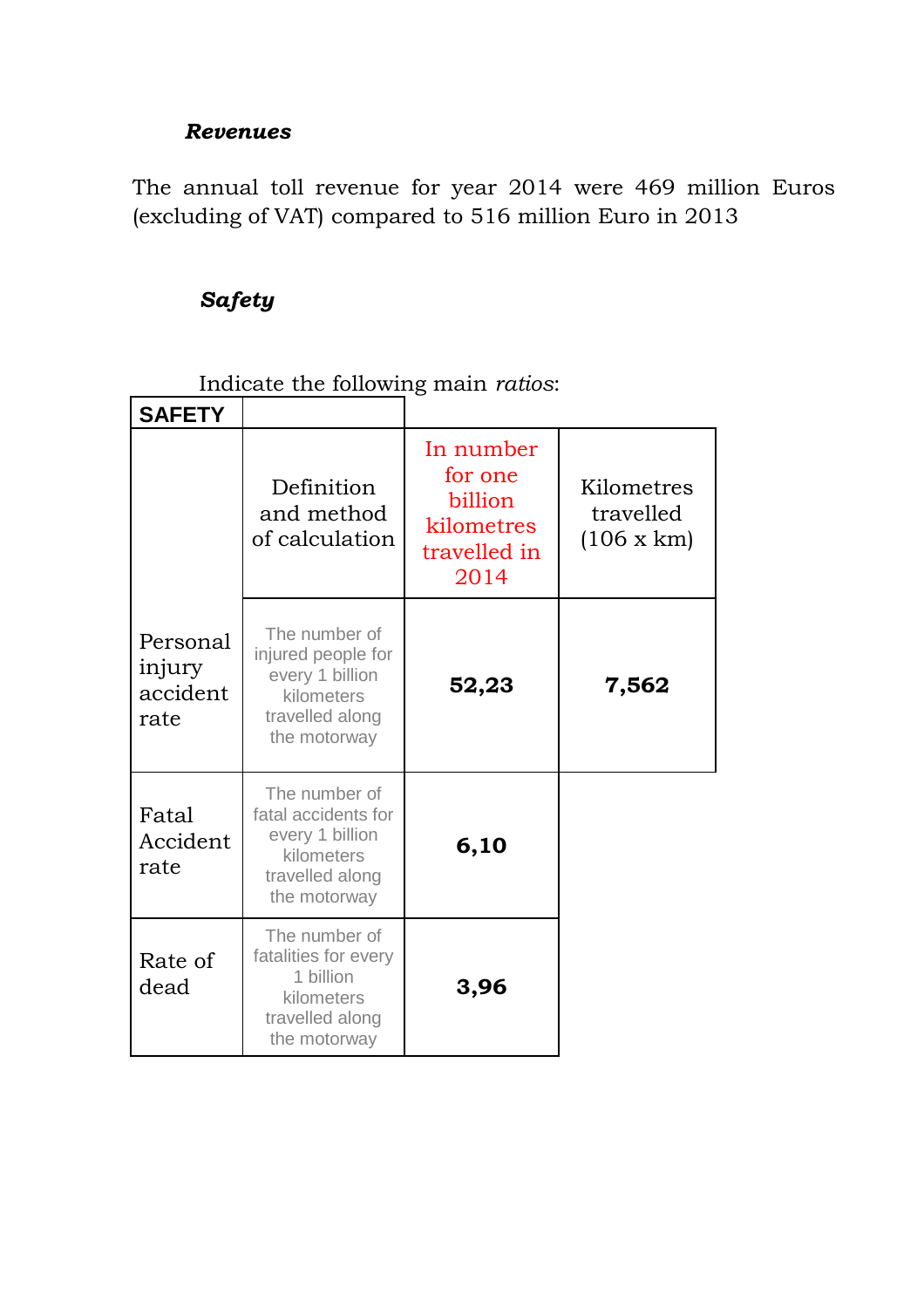#### *Long-term forecasts and tendencies*

### *Significant actions already started (and/or to be achieved in 2014) and foreseen for 2015.*

Due to the financial crisis, there have not been many changes and new systems that relate to the concessions in Greece. The only thing that is planned for 2015 is the wide implementation of APM (automatic payment via coin machines) in toll stations of interurban motorways. There are thoughts relating to the application of a hybrid toll regime, i.e a combination of "open" toll regime coupled with a "distance" base system for ETC users.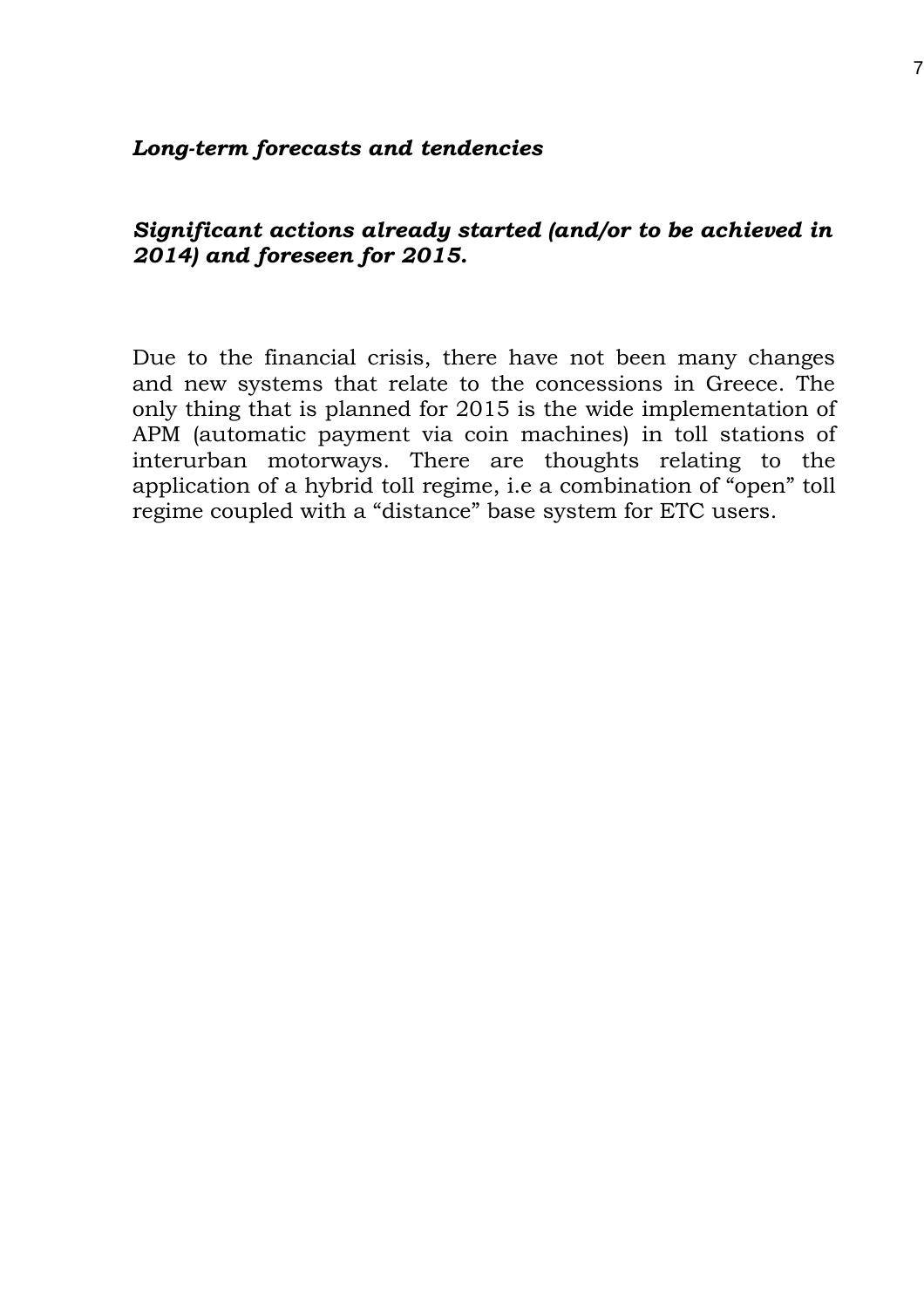|                                                                  | Indicate below how you calculate each figure provided in the<br>"2014" column | <b>SUMMARY</b> |
|------------------------------------------------------------------|-------------------------------------------------------------------------------|----------------|
| Country:<br>Greece<br>-<br><b>HELLASTRON</b>                     |                                                                               |                |
| Network length<br>$(Km)$                                         |                                                                               | 1.558,2        |
| $ 2 \times 1 $ lanes                                             |                                                                               | 144,8          |
| $2 \times 2$ lanes                                               | Main Line axis only - under operation today                                   | 1.149          |
| $2 \times 3$ lanes<br>$(Km)$                                     |                                                                               | 262,5          |
| $2 \times 4$ lanes                                               |                                                                               | 2,3            |
| Number of<br>km<br>in<br>construction                            |                                                                               | 468,9          |
| Forecasts of opening<br>motorways section                        | To operate in 2015                                                            | 99             |
| Annual toll revenues*<br>(in millions of Euros)                  |                                                                               | 469            |
| VAT % (Indicate the<br>VAT % percentage to<br>the toll revenues) |                                                                               | 23%            |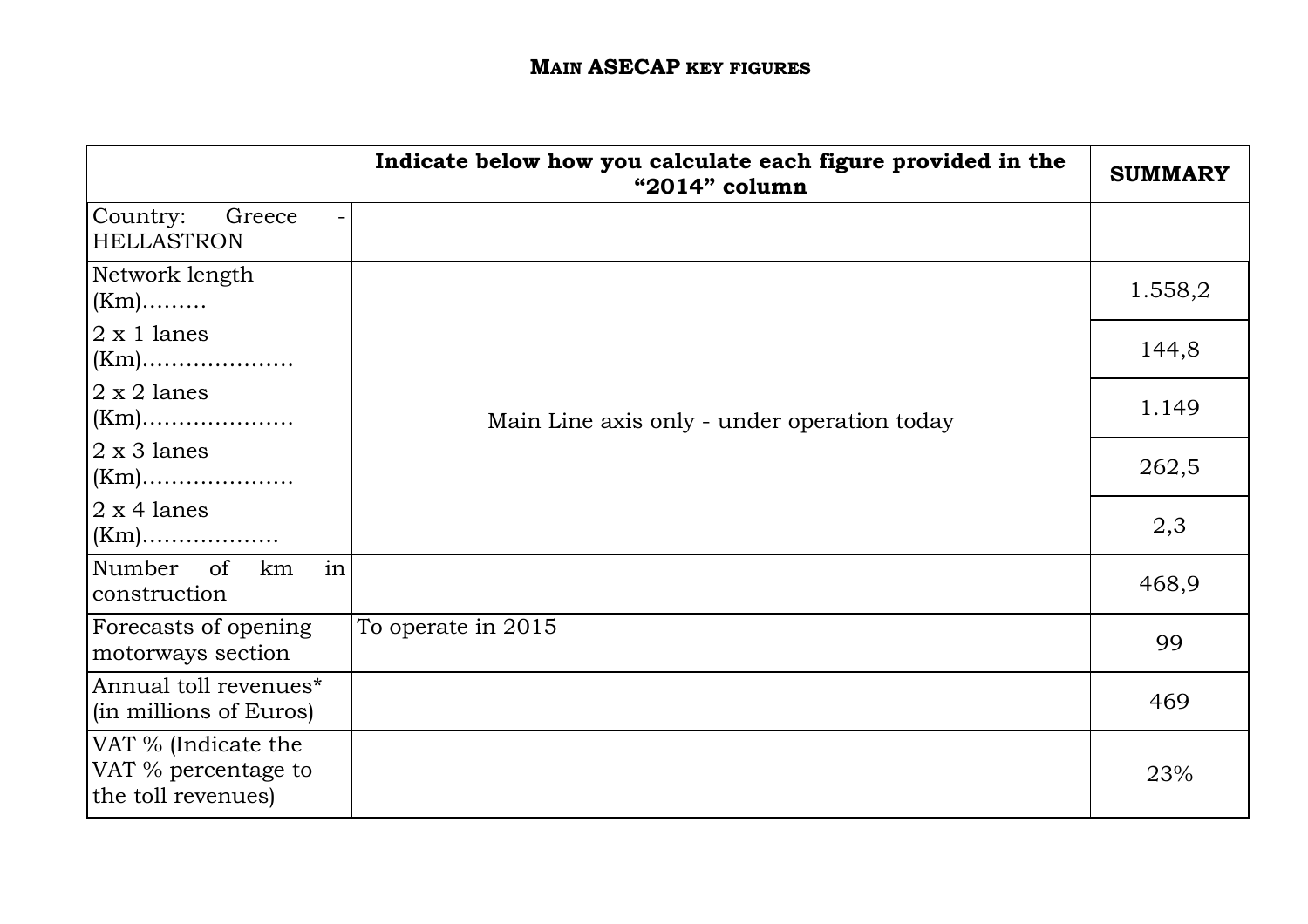|                                                                 | Total                                                                                                                                                                                                                                                                                                                                              | 9.069  |
|-----------------------------------------------------------------|----------------------------------------------------------------------------------------------------------------------------------------------------------------------------------------------------------------------------------------------------------------------------------------------------------------------------------------------------|--------|
| Permanent staff                                                 | Operation                                                                                                                                                                                                                                                                                                                                          | 3.073  |
|                                                                 | Construction                                                                                                                                                                                                                                                                                                                                       | 5.996  |
| Average daily traffic<br>(light vehicles)                       | <b>AADT</b> for every Tollway calculated as:<br>Weighted (by section length) average of all sections light vehicles<br>AADT. AADT in each section is either measured (toll stations or<br>traffic count stations) or estimated by traffic model.<br><b>SUMMARY AADT calculated as:</b><br>$(AADT_i * km_i +  + AADT_i * km_i) / \sum_{i=1}^k km_i$ | 11.931 |
| Average daily traffic<br>(heavy vehicles)                       | <b>AADT</b> for every Tollway calculated as:<br>Weighted (by section length) average of all sections light vehicles<br>AADT. AADT in each section is either measured (toll stations or<br>traffic count stations) or estimated by traffic model.<br><b>SUMMARY AADT calculated as:</b><br>$(AADT_i * km_i +  + AADT_i * km_i) / \sum_{i=1}^k km_i$ | 1.704  |
| Average daily traffic<br>$(total = light + heavy)$<br>vehicles) | Sum of the above                                                                                                                                                                                                                                                                                                                                   | 13.635 |
| Total number of<br>accidents                                    | Injury & Fatal                                                                                                                                                                                                                                                                                                                                     | 342    |
| Number of personal<br>injury accidents                          | Main Line only                                                                                                                                                                                                                                                                                                                                     | 304    |
| Number of dead                                                  | Main Line only                                                                                                                                                                                                                                                                                                                                     | 46     |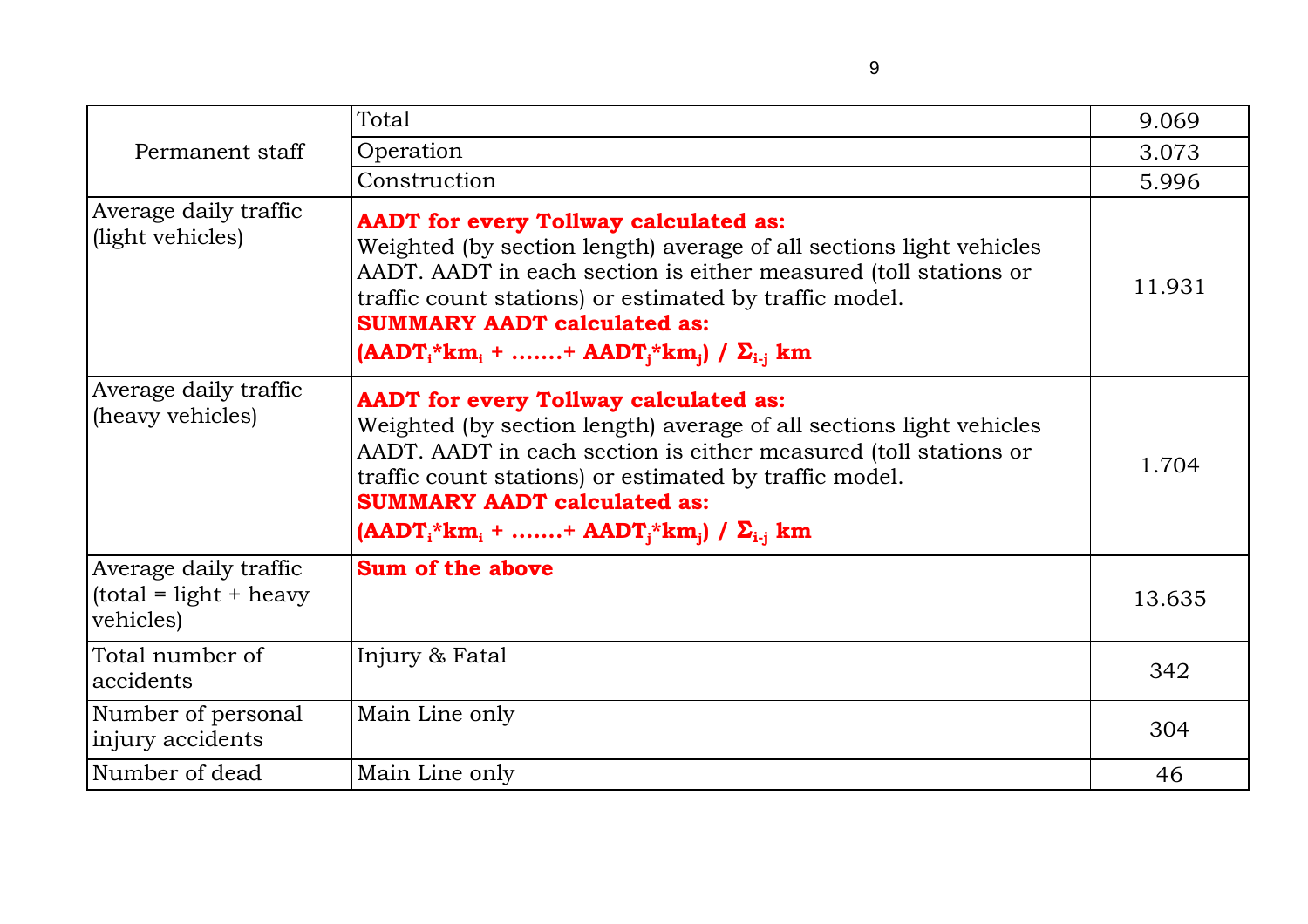| Fatality rate                                       | <b>SUMMARY FATALITY RATE calculated as:</b><br>$(\mathbf{FR}_{i}^{*}\mathbf{V}$ ehicles-km <sub>i</sub> + + $\mathbf{FR}_{i}^{*}\mathbf{V}$ ehicles-km <sub>i</sub> ) / $\Sigma_{i-i}$ Vehicles-km | 6,1         |
|-----------------------------------------------------|----------------------------------------------------------------------------------------------------------------------------------------------------------------------------------------------------|-------------|
| Kilometres travelled<br>$(10^6 \text{ x km})$       |                                                                                                                                                                                                    | 7.562       |
| Number of toll<br>transactions (Total)              | Main Line only.                                                                                                                                                                                    | 192.537.128 |
| Number of toll<br>transactions (light<br>vehicles): | Main Line only.                                                                                                                                                                                    | 172.771.314 |
| Number of toll<br>transactions (heavy<br>vehicles): | Main Line only.                                                                                                                                                                                    | 19.765.814  |
| Number of toll stations                             |                                                                                                                                                                                                    | 97          |
| Number of toll lanes                                | Physical Lanes                                                                                                                                                                                     | 560         |
| Number of ETC lanes                                 | Max Number Operational Lanes                                                                                                                                                                       | 265         |
|                                                     |                                                                                                                                                                                                    |             |
| Number of ETC<br>subscribers (Total):               | <b>ETC Transponders</b>                                                                                                                                                                            | 607.417     |
| Number of ETC<br>subscribers (light)<br>vehicles):  | <b>ETC Transponders</b>                                                                                                                                                                            | 577.496     |

10